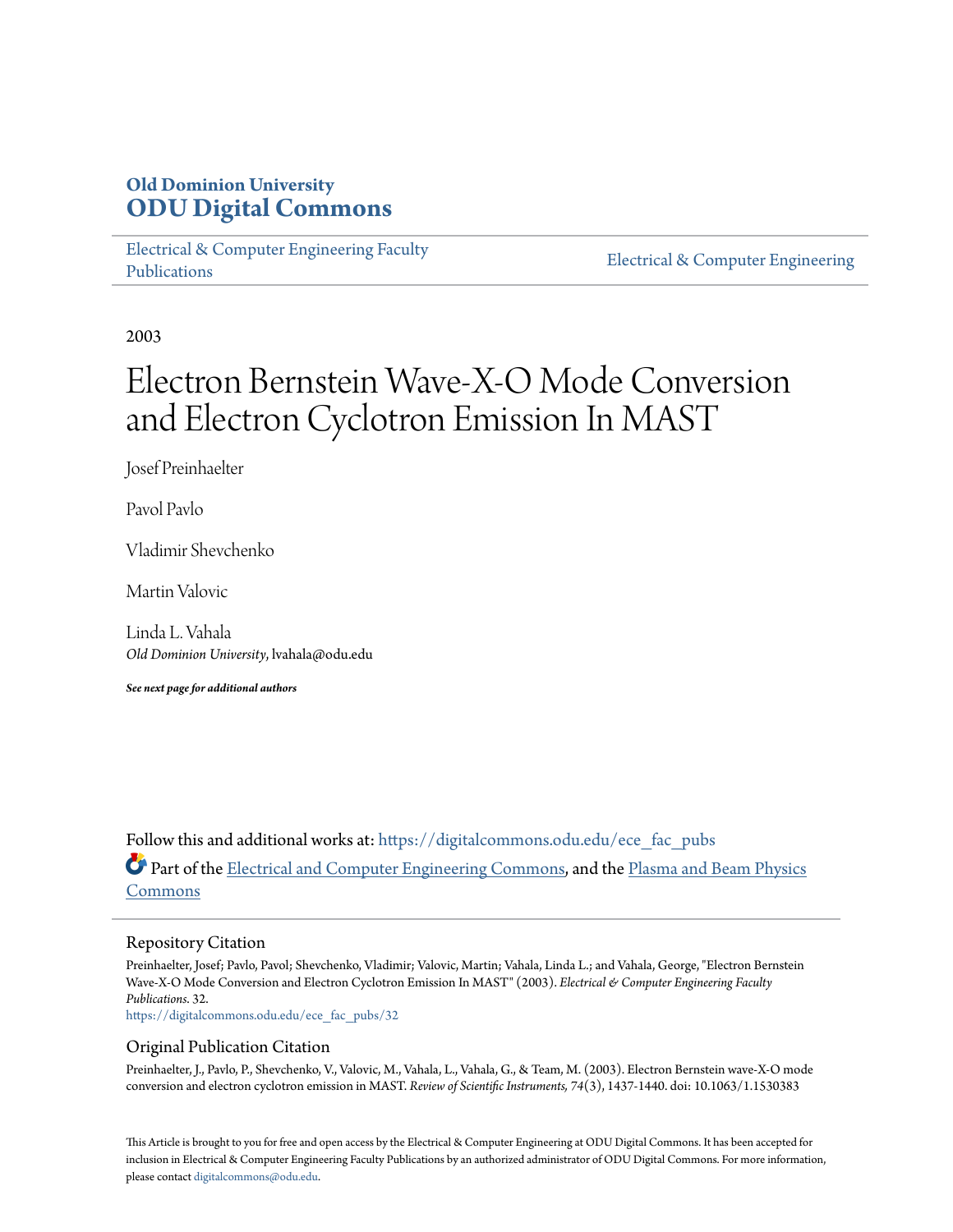# **Authors**

Josef Preinhaelter, Pavol Pavlo, Vladimir Shevchenko, Martin Valovic, Linda L. Vahala, and George Vahala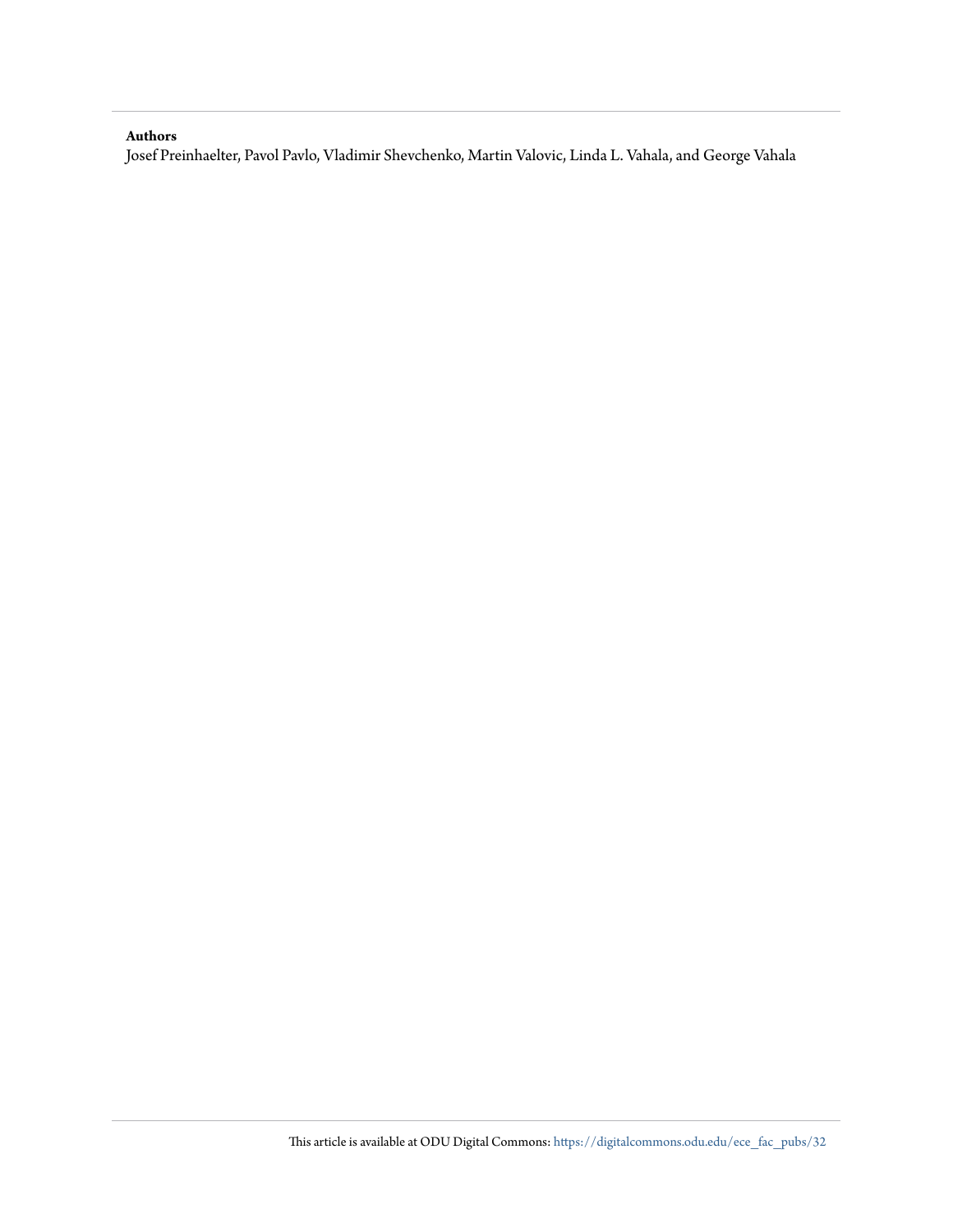# **Electron Bernstein wave-X–O mode conversion and electron cyclotron emission in MAST**

Josef Preinhaelter and Pavol Pavlo *EURATOM/IPP.CR Association, Institute of Plasma Physics, 182 21 Prague, Czech Republic*

Vladimir Shevchenko, Martin Valovic, and MAST Team *EURATOM/United Kingdom Atomic Energy Authority Fusion Association, Culham Science Centre, Abingdon OX14 3DB, United Kingdom*

Linda Vahala<sup>a)</sup> *Department of Electrical & Computer Engineering, Old Dominion University, Norfolk, Virginia 23529*

George Vahala *Department of Physics, College of William & Mary, Williamsburg, Virginia 23185*

(Presented on 8 July 2002)

Electron cyclotron emission (ECE) from overdense plasmas can only occur due to electron Bernstein waves (EBW) mode converting near the upper hybrid region to an electromagnetic wave. Experimental data of ECE observations on MAST are studied and compared with EBW-X–O mode conversion modeling results. © *2003 American Institute of Physics.*  $[DOI: 10.1063/1.1530383]$ 

#### **I. INTRODUCTION**

In overdense plasmas, like MAST, it is not possible to have radiation of O or X modes from regions of the first five electron cyclotron harmonics. However, since electron Bernstein waves (EBW) are not subject to such a density limit, EBW radiation can be detected. In this case, the electrostatic EBW mode converts to an electromagnetic wave near the upper hybrid region (UHR), which can then be measured experimentally. For MAST, such electron cyclotron emission (ECE) data exists from 16 to 75 GHz. Here, we interpret the ECE data as resulting from EBW-X–O, a mode conversion process<sup>1</sup> that has been measured on the W-7 stellarator.<sup>2</sup>

# **II. WAVE PROPAGATION MODEL**

To examine the experimental data from MAST, the instantaneous **B** field and its spatial derivatives are reconstructed from a two-dimensional splining of a toroidally symmetric EFIT equilibrium. The plasma density and temperature profiles in the MAST plasma are obtained from high spatial resolution Thomson scattering measurements.

The spot position at which the antenna is aimed (as well as the  $\bf{k}$  of the outgoing waves) is determined from the intersection of the antenna pattern with the separatrix  $(Fig. 1)$ . Only linearly polarized waves are detected, with the plane of polarization selected by the polarization rotator. $3$  For EBW-X–O, the ECE antenna is oriented so that at the plasma boundary the **k** and **E** field of the obliquely propagating O mode lie in the plane spanned by the edge density gradient and **B** field. Also shown in Fig. 1 is the auxiliary planestratified plasma slab geometry used in the numerical fullwave propagation solution. A schematic of wave propagation in MAST is shown in Fig. 2. The O- and X-mode cutoffs and resonances are determined from a cold plasma slab Wentzel– Kramers–Brillouin approximation. We see that the O and X modes can propagate only near the plasma boundary, penetrating only slightly into the transport barrier, which was formed in this shot during the H-mode phase. Since this region is only several centimeters thick, a cold plasma slab model can be used for the full-wave solution of the X–O mode conversion in the plasma resonance region $1.2$  For low frequencies, the efficiency of X–O conversion is practically 100%. For high frequencies, the mode conversion efficiency is reduced as the width of the evanescent region increases and becomes comparable to the wavelength. Thus, the linearly polarized component of the emitted power received by the antenna decreases with frequency  $(Fig. 3)$ , where the incident X-mode power at the UHR is assumed to be equal to unity. Since the mode-converted oblique O mode is weakly elliptically polarized, the intensity of the detected linearly polarized component must be less than 0.5–0.7 of the total O-mode intensity.

In the central plasma only EBW can propagate, and this wave is fully mode-converted to the X mode at the UHR. Hence, we only need to determine the intensity of the EBW emission from the electron cyclotron regions. Assuming the plasma is in thermal equilibrium in these central regions, the intensity of the blackbody radiation (Rayleigh–Jeans law)  $I_{\text{EBW}} \approx \omega^2 T_e$ . Thus, we must determine for each *f* the position at which EBW is absorbed. EBW ray-tracing gives the most reliable results, and work is under way to generalize our lower hybrid  $code<sup>4</sup>$  to handle EBW. These results will be presented elsewhere. Here, we investigate the propagation of EBW in the plasma slab (Fig. 1) using the electrostatic dis-

0034-6748/2003/74(3)/1437/4/\$20.00 © 2003 American Institute of Physics 1437

a)Electronic mail: lvahala@odu.edu persion relation  $\frac{5}{2}$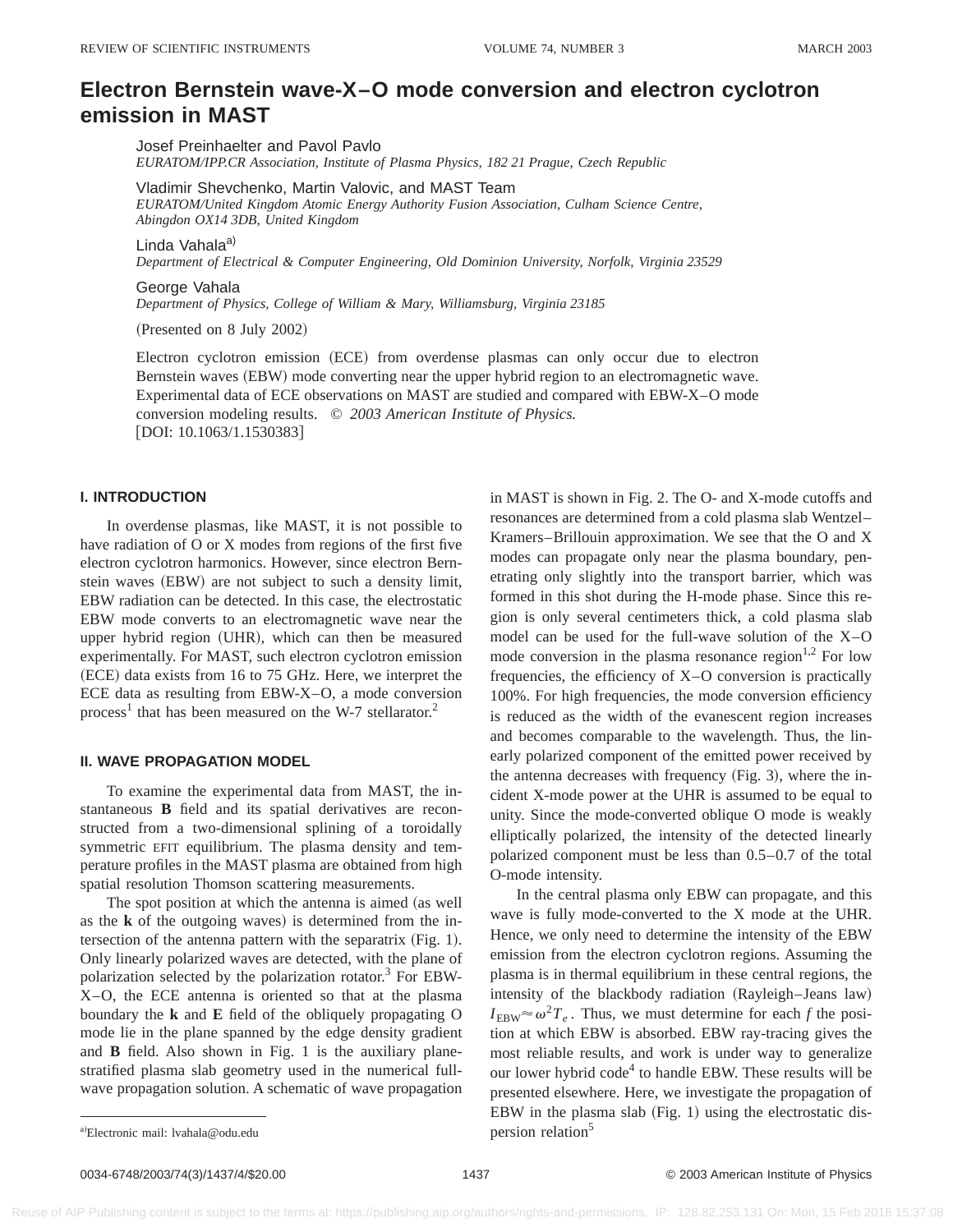

FIG. 1. The *RZ*-cross section of the antenna geometry orientation. The viewing angles are chosen to be about 16° to the midplane and about 20° to the major radius, with the antenna position of 20 cm below the midplane. The shaded region is the auxiliary plane-stratified plasma slab geometry used in the numerical full-wave solution.



FIG. 2. Cutoffs and resonances in MAST. *S* is the distance perpendicular to the separatrix from the spot position. EBW is emitted in the neighborhood of the position where  $(\omega - n\omega_{ce})/(k_{\parallel}v_T) \sim 3$ . [S=0.02 m at the separatrix because of the scrape-off layer (SOL) thickness.]



FIG. 3. The relative intensity of the linearly polarized component of the oblique O mode emitted at the plasma edge due to the X–O mode conversion of the unity power X mode. The evanescent region increases with frequency, resulting in the conversion factor  $C_{EBW-X-O}$  decrease.



FIG. 4. The solution of the EBW dispersion relation  $D(K, \omega) = 0$  at *f* = 27.98 GHz for shot #4958 at  $t=120$  ms.  $k<sub>s</sub>$  is the wave number component parallel to the density gradient  $(k_{\perp} = \sqrt{k_S^2 + k_{\text{pol}}^2})$ . At the plasma boundary,  $k_{\parallel}/k_{\text{vac}} = -0.66$ ,  $k_{\text{pol}}/k_{\text{vac}} = -0.038$ . The separatrix is at  $S = 0.02$  m. The electrostatic EBW propagates from UHR  $(S=0.054 \text{ m})$  until it is fully absorbed at  $S=0.38$  m (where the temperature is 0.99 keV).

$$
D(\mathbf{k}, \omega) = 1 + \frac{2 \omega_0}{k^2 \nu_T^2} \left[ 1 + \frac{\omega}{|k_{\parallel} | \nu_T} \times \sum_{n = -\infty}^{\infty} Z \left( \frac{\omega - n \omega_{ce}}{|k_{\parallel} | \nu_T} \right) e^{-z_L} I_n(z_L) \right] = 0, \quad (1)
$$

where *Z* is the plasma dispersion function,  $z_L = 0.5$  $(k_{\perp} \nu_T / \omega_{ce})^2$ ,  $\nu_T = 2T_e / m_e$  is the electron thermal speed,  $I_n$ is the modified Bessel function,  $\omega_0(R,Z)$  is the local plasma frequency, and  $\omega_{ce}(R,Z)$  is the local electron cyclotron frequency.  $k_{\parallel}$  and  $k_{\perp}$  are the wave vector components parallel and perpendicular, respectively, to the local **B** field. In Figs. 4 and 5 we plot the complex wave number  $k<sub>S</sub>$  solution to  $D(\mathbf{k}, \omega) = 0$  at 27.98 and at 20.84 GHz, where  $k_S$  is the component parallel to the density gradient.

# **III. INTERPRETATION OF EMISSION SPECTRA** †**SHOT #4958**‡

The cutoff and resonance topology in shot #4958 allows the EBW mode converted emission from EC harmonics up to



FIG. 5. The EBW wave number parallel to the density gradient  $k<sub>s</sub>$ , for the same plasma conditions as in Fig. 4, but now at a lower frequency, *f*  $=$  20.84 GHz. The electrostatic EBW is now fully absorbed near the cold edge,  $S = 0.076$  m.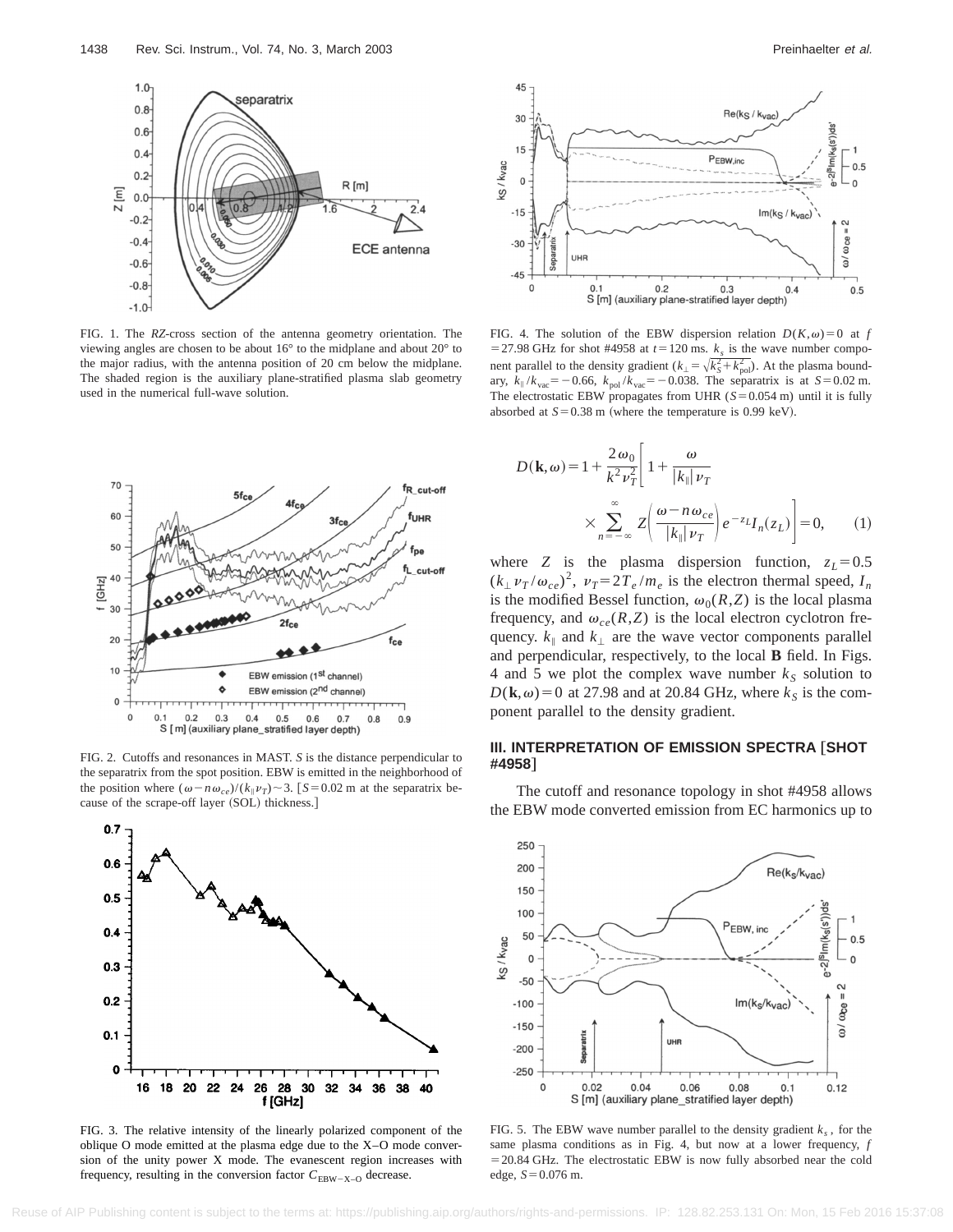

FIG. 6. ECE from MAST for #4958 at  $t=120$  ms. Diamonds are experimental data for 32 frequencies in the two bands  $(16–26$  and  $26–40$  GHz) and crosses are our theoretical estimates, using  $f = 17.94$  GHz as a reference frequency.

the fourth, as seen in Fig. 2. Thus, the plasma emission was reliably observed only in the first two frequency bands  $(16–26$  and  $26–40$  GHz) of the frequency scanning EBW radiometer.<sup>3</sup> These are plotted in Fig. 6 at time  $t=120$  ms, when both the density and temperature were measured by Thomson scattering. Also shown is the theoretical ECE intensity, normalized to the experimental data at  $f_{ref}$  $= 17.94$  GHz:

$$
I_{\text{ECE}}(f) = \frac{C_{\text{EBW-X-O}}(f)}{C_{\text{EBW-X-O}}(f_{\text{ref}})} \frac{T_{\text{EBWemission}}(f)}{T_{\text{EBWemission}}(f_{\text{ref}})} \frac{f^2}{f_{\text{ref}}^2}.
$$

We see that the frequency dependence of ECE splits into frequency bands that correspond to radiation from subsequent electron cyclotron harmonics. The positions of the bands, determined from the EFIT code, which gives correct values for magnetic fields at the plasma surface, coincide well with the intensity of the measured ECE. However, we see that the measured emission is substantially weaker for frequencies lying in the first two thirds of the interval (Fig. 6! between adjacent electron cyclotron harmonics. At present, we attribute this discrepancy during H mode to the modified magnetic field profile near the transport barrier region, caused by the bootstrap current, diamagnetic, and Pfirsch–Schluter currents that are not fully reconstructed by EFIT. The increased magnetic field could shift the resonance at the EC harmonics towards the plasma surface, and the eventual nonmonotonic magnetic field profile could block the radiation from the deeper part of the plasma. There is



FIG. 8. The theoretical power absorption in a cold MAST plasma at *f* =58 GHz (with weak collisions,  $v/\omega$ =0.0005) for a left-handed circularly polarized obliquely incident wave. Maximum absorption (96%) occurs at  $N_{\parallel}$ = -0.41,  $N_{\text{pol}}$ = 0. Fifty percent absorption is reached for  $N_{\parallel}$ = ±0.15  $(\pm 8.5^{\circ})$ , and  $N_{pol}$ = - 0.41  $\pm$  0.09 ( $\pm$  5°).



FIG. 7. Density (upper curve) and temperature (lower curve) profiles from high spatial resolution Thomson scattering measurement for shot #6132 at  $t = 220$  ms.

also an important difference in the dispersion properties of the long wavelength EBW with frequency directly below the electron cyclotron harmonic (e.g., for  $f = 17.94$  GHz, we have at UHR,  $k_S / k_{\text{vac}}$  3) and the short wavelength EBW above it (e.g., for  $f = 20.84$  GHz, we have at UHR,  $k_S / k_{vac}$  $\sim$  63). Together with the nonmonotonic profile of Debye shielding radius near the transport barrier, the short wavelength EBW with frequency slightly above harmonics has  $k_{\perp}$  $\lambda_D$ <sup> $\approx$ </sup>1, even at the UHR, probably resulting in its strong damping. Further, the possible increase in  $k_{\parallel}$  (seen in the EBW ray-tracing analysis of Forest $^6$ ) could shift the absorption–emission region to substantially lower  $T_e$ .

### **IV. EBW AT 60 GHz**

In the near future, plasma heating and current drive will be investigated on MAST at 60 GHz. For this, one will re-



FIG. 9. The EBW wave number parallel to the density gradient  $k<sub>s</sub>$ , for the steep edge density profiles in MAST, #6132 (Fig. 7). The incident frequency is *f* = 58 GHz, and at the plasma edge  $k_{\parallel}/k_{\text{vac}} = -0.39$ ,  $k_{\text{pol}}/k_{\text{vac}} = -0.01$ . The electrostatic EBW is fully absorbed near the cold edge,  $S=0.1$  m.